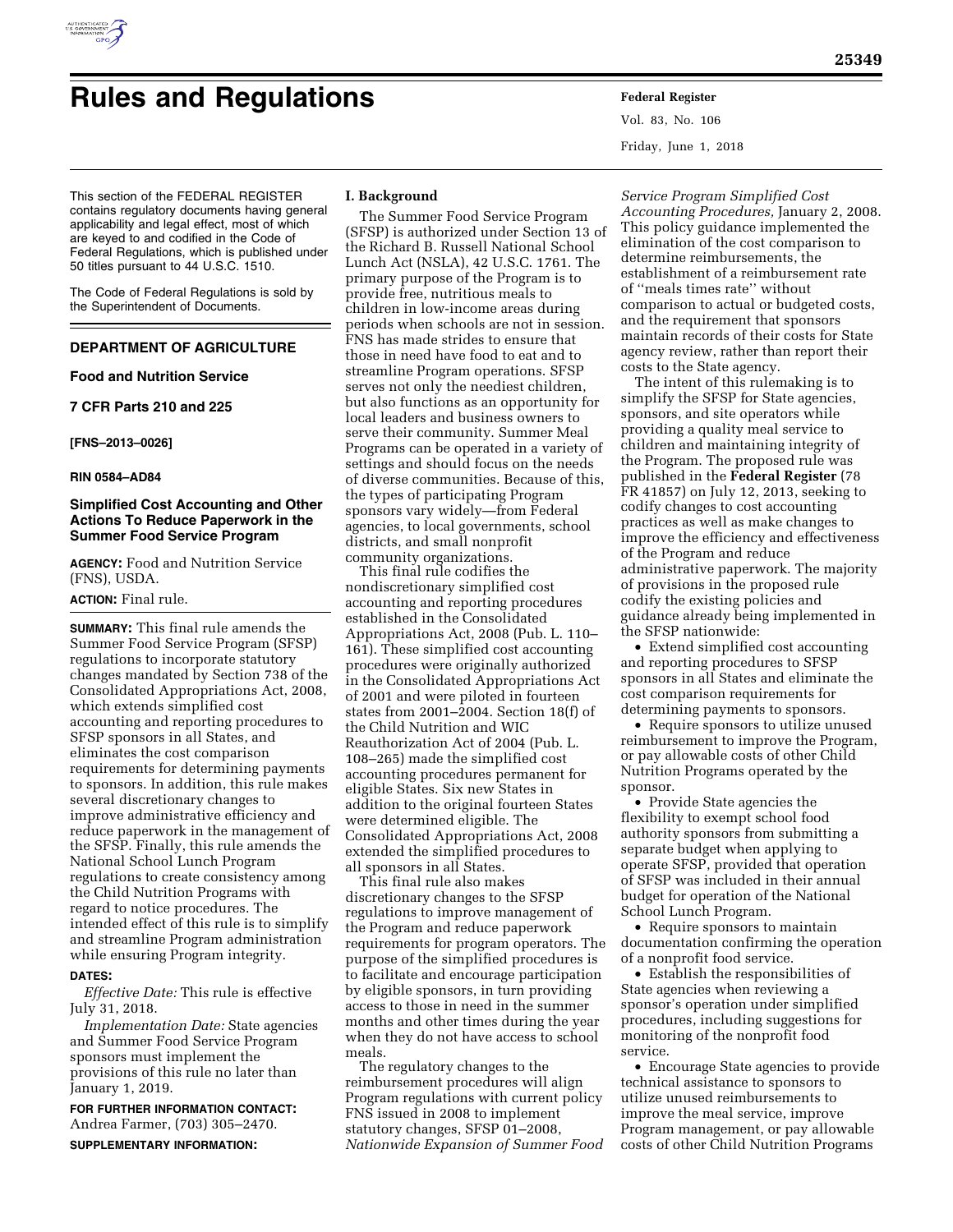operated by the sponsor if significant unused reimbursements are found during a sponsor review.

• Allow more alternatives for sponsors to combine claims for reimbursement.

• Allow sponsors to renew contracts for up to four years, to reduce paperwork and increase the sponsors' negotiating power to get higher quality meals at a better price.

• Clarify the administrative oversight role of sponsors at meal service sites.

• Provide consistent notification and simplified acquisition threshold requirements across Child Nutrition Programs.

#### **II. Public Comments and FNS Response**

FNS appreciates the insightful comments provided by stakeholders and the public. Twenty-two comments were received from a cross section of SFSP administrators, SFSP operators, and advocates. Commenters included representatives of State Departments of Education, food banks, and nonprofit organizations supporting anti-hunger efforts, summer learning, and afterschool programs. Seven State administering agencies, four SFSP sponsors, and 11 advocacy organizations submitted comments on the proposed rule. It should be noted that 22 comments represent a very small portion of the vast number of SFSP stakeholders. To view all of the public comments on the proposed rule, go to *[www.regulations.gov](http://www.regulations.gov)* and search for public submissions under docket number FNS–2013–0026.

Of the 22 comments received, 19 voiced general support for the implementation of the simplified cost accounting amendments, the clarification of the sponsor's responsibility for oversight at meal sites, and the amendment of the threshold for small purchases, and offered thoughtful suggestions for improvements to strengthen the rule and provide more clarity on certain sections.

Some commenters specifically voiced concern regarding the proposed changes to the collection of excess funds, approval of applications, review of nutrition quality, and monitoring of sponsor budgets and nonprofit food service. These commenters expressed concern that the proposed changes could compel State agencies to reinstate administrative practices that had been required for cost accounting, prior to the 2008 law and publication of subsequent implementing guidance. Additionally, a few commenters expressed concern that several of the provisions regarding State agency monitoring would create undue burden on the administering State

agencies and sponsors and might discourage participation. Several commenters also requested clarity and guidance on a number of the provisions, particularly State agency monitoring of sponsors and operation of a nonprofit food service.

The following is a summary of the public comments by provision. In some instances, several provisions are grouped together under the same topic area because the provisions and comments received are related:

## *a. Simplified Cost Accounting and Reporting*

## 7 CFR 225.9(c), 7 CFR 225.9(d)(7), 7 CFR 225.9(d)(8)

*Proposed Rule:* The proposed rule would codify the practice of using a combined operating and administrative reimbursement of ''meals times rates'' for all sponsors, and eliminate cost comparison requirements at 7 CFR 225.9(d)(7) and (8). The proposed rule would also streamline the process for calculating advances under 7 CFR 225.9(c) by no longer differentiating between operating and administrative advances. As required by legislative action, FNS updated its policy guidance to provide for implementation of a combined reimbursement nationwide.

Regulations at 7 CFR 225.9(c) provide a framework for advancing payments to sponsors, while 7 CFR  $225.9(d)(7)$  and (8) require State agencies to reimburse participating sponsors on a per-meal basis for meals meeting Program requirements. Prior to the implementation of the pilot and the subsequent extension of the simplified cost accounting procedures to all States and sponsors, sponsors received reimbursement separately for both operating costs and administrative costs.

*Comments:* There was unanimous support from all commenters who commented on these specific provisions. Several of the commenters offered recommendations to create more flexibility within this provision by allowing State agencies to determine the percentage of the advance that is given to sponsors. Other commenters suggested additional training for school food authorities (SFA).

*FNS Response:* The changes to 7 CFR 225.9(d)(7) and (8) to eliminate cost comparison requirements, as proposed, are finalized in this rule. In response to commenters' request for more flexibility for State agencies to determine the percentage of advance payments, we must clarify that FNS does not have the statutory authority to amend those requirements. The requirements to provide service institutions with

advance payments as well as the determined percentages of advance payments are codified at Section 13(e)(1) and (2) of the NSLA and do not provide the discretion FNS would need to amend the requirements for advance payments. However, the regulations at 7 CFR 225.9(c)(3) (this rulemaking amends citation to 7 CFR 225.9(c)(2)) do provide some flexibility to the State agency to ''make the best possible estimate based on the sponsor's request and any other available data'' when determining the amount of the advanced payment. State agencies should work with sponsors, especially those sponsors that are operating the Program for the first time, as they develop their request for advance payments.

In current regulations, State agencies already have the discretion to require more training for SFAs. Therefore, FNS maintains that the proposed language provides State agencies with the flexibility to require additional training. However, in order to provide clarity, FNS intends to issue additional guidance on administration of advances as deemed necessary.

Accordingly, the changes to 7 CFR  $225.9(d)(7)$  and  $(8)$  and  $(c)$  as proposed are finalized in this rule. They eliminate the cost comparison requirements, combine operating and administrative reimbursements into a single ''meals times rates'' reimbursement, and combine operating and administrative advances. In addition, references to operating and administrative costs were removed throughout 7 CFR 225.9.

## *b. Budget Submissions*

#### 7 CFR 225.6(b)(7)

*Proposed Rule:* The proposed rule would amend 7 CFR 225.6(b)(7) to allow State agencies to exempt SFA sponsors that participated in the SFSP in the previous year and had no documented serious problems managing the SFSP or National School Lunch Program (NSLP) from the annual budget submission requirement.

Prior to publication of the proposed rule, FNS issued policy guidance (SFSP 01–2008, *Nationwide Expansion of Summer Food Service Program Simplified Cost Accounting Procedures,*  January 2, 2008 and SFSP 03–2008, *Simplified Procedures in the Summer Food Service Program,* February 14, 2008) that provided State agencies with the flexibility to exempt certain sponsors from the requirement to submit budgets annually with their applications for participation as specified in 7 CFR  $225.6(c)(2)(ii)(B)$  and (c)(3)(ii)(B) and to receive start-up or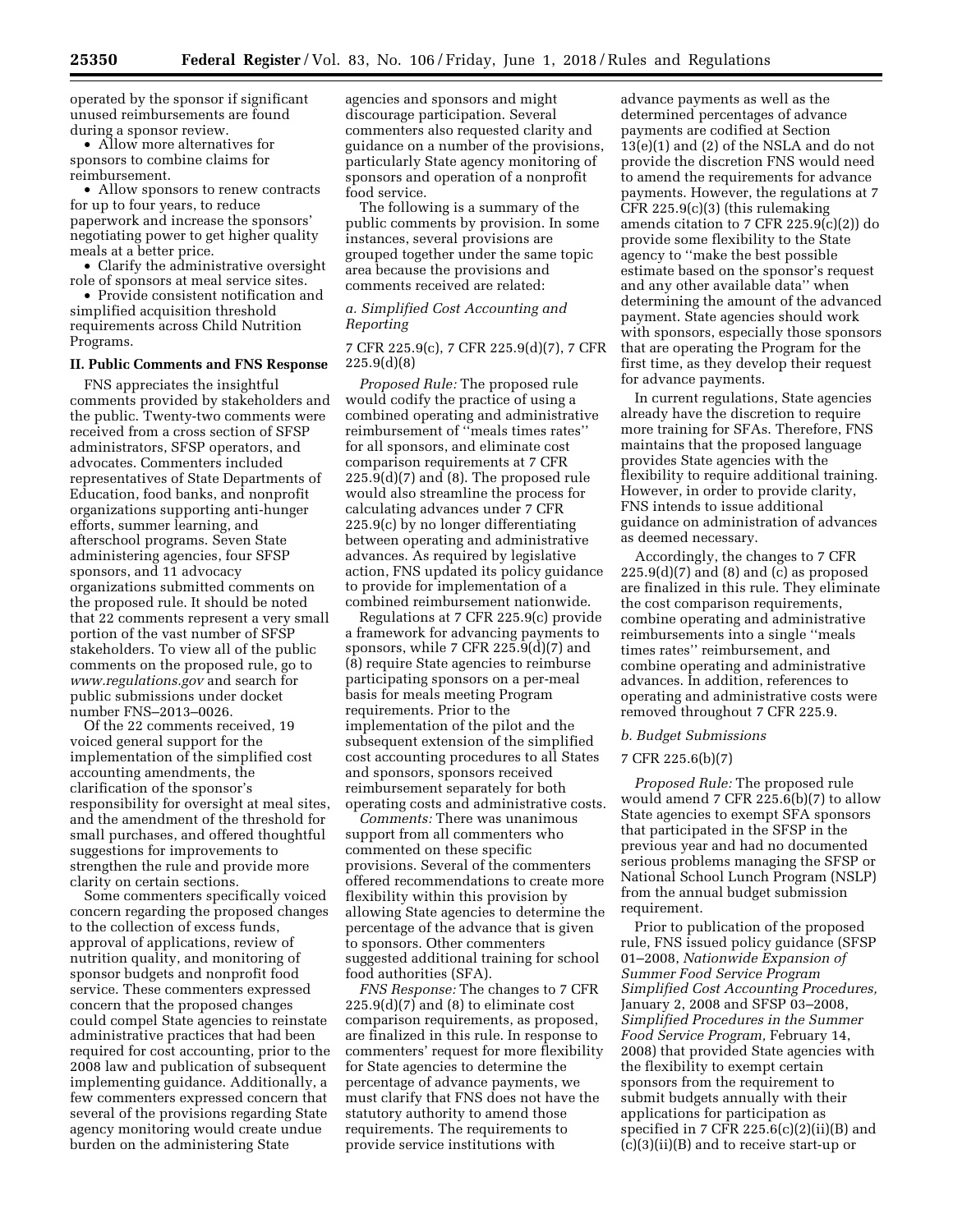advance payments as specified in 7 CFR  $225.9(a)$  and  $(c)(2)(i)$ .

The proposed changes would have brought the regulations in line with exemptions currently available nationwide.

*Comments:* Of the five unique comments received on this provision, two supported, one opposed, and two provided recommendations for clarifying and streamlining the process to reduce administrative burden on sponsors. One commenter recommended allowing State agencies to exempt SFA sponsors, who participated successfully in *any* Child Nutrition Program (including NSLP, School Breakfast Program (SBP), and Seamless Summer Option (SSO)) in the prior year, from the annual budget submission requirement. The commenter that opposed this provision expressed that ''successful'' was too vague a term and requested additional criteria for identifying a successful operation. The opposing commenter also identified the budget submission as a necessity in order to determine the nonprofit food service status of sponsors.

*FNS Response:* The proposed changes to the budget submission process were intended to align regulations with implemented national flexibility to allow States to exempt certain sponsors from the requirement. This flexibility dates back to the original simplified cost accounting pilot first started in 2001. However, these provisions are not consistent with statutory changes made in the Healthy, Hunger-Free Kids Act of 2010 (Pub. L. 111–296). Amendments to Section 13(b)(3) of the NSLA revised budget submission requirements to specify that ''when applying for participation in the program, and not less frequently than annually thereafter, each service institution shall submit a complete budget for administrative costs related to the program, which shall be subject to approval by the State.'' Based on the legislative amendments to Section 13 of the NSLA, all sponsors, without exception, applying to participate must submit a complete budget for administrative costs related to the Program.

FNS has received consistent feedback from stakeholders that budget submissions are a useful tool for maintaining Program integrity. The budget review process provides the opportunity to identify unallowable costs and helps ensure that funds are used only for allowable costs. Maintaining a requirement for State agencies to annually review budgets allows SFA sponsors to receive

important feedback on the allowability of planned expenditures.

However, FNS recognizes that submitting a separate budget for SFSP would be duplicative for SFAs that have already submitted budget information as part of their operation of another Child Nutrition Program. In an effort to reduce administrative and paperwork burden, State agencies may exempt SFAs applying to operate the SFSP from submitting a separate budget to the State agency, provided that operation of the SFSP is included in the annual budget submitted for the NSLP.

Accordingly, the proposed changes to budget submission requirements are not included in the final rule and the requirement at 7 CFR 225.6(b)(7) that sponsors must submit budgets when they apply for participation in the SFSP is maintained. In addition, the final rule adds at 7 CFR 225.6(b)(7) State agency discretion to exempt SFAs from submitting a separate budget provided that operation of the SFSP is included in the annual budget submitted for the NSLP.

## *c. Maintaining a Nonprofit Food Service*

7 CFR 225.12(a), 7 CFR 225.15(a), 7 CFR 225.15(c)

The proposed rule touched on several sections of the regulations relating to maintenance of a nonprofit food service, including sections on claims against sponsors and management responsibilities of sponsors.

*Proposed Rule:* The proposed rule would amend 7 CFR 225.15(a)(4) to require sponsors to maintain documentation confirming the operation of a nonprofit food service. The proposed rule would also clarify 7 CFR 225.12(a) and 225.15(c)(1), which restrict the use of SFSP reimbursements on allowable costs only and require that sponsors' records include all costs associated with the meal service and document that all costs are allowable.

Regulations found at 7 CFR 225.6(e)(1) require sponsors to maintain a nonprofit food service. Regulations at 7 CFR 225.12(a) and 225.15(a) and (c) outline the requirements for maintaining a nonprofit food service in the SFSP. Sponsors that operate multiple Child Nutrition Programs on a year-round basis are not required to maintain a separate nonprofit food service account for the SFSP. The Consolidated Appropriations Act of 2008, which expanded the simplified cost accounting procedures, also amended statutory requirements for maintaining a nonprofit food service. FNS provided guidance on what is required to document the maintenance

of a nonprofit food service under the legislative changes via policy memorandum (SFSP 01–2008, *Nationwide Expansion of Summer Food Service Program Simplified Cost Accounting Procedures,* January 2, 2008).

*Comments:* FNS received eight unique comments on the topic of maintaining a nonprofit food service. Three of the eight comments opposed the provision, two proposed recommendations for clarity, and one expressed concern that this provision could eventually result in USDA requiring end-of-year operating statements. Commenters expressed concern that FNS was establishing a requirement that sponsors report costs to the State agency on a routine or annual basis. Similarly, commenters recommended clarifying the language to ensure that sponsors do not have to report their costs to the State agency on an annual basis. Commenters also recommended codifying the language used in the January 2008 guidance, which said that sponsors ''must be able to document'' their nonprofit food service.

*FNS Response:* The intent of this provision is consistent with the January 2008 guidance, which requires that sponsors be able to document that they have maintained a nonprofit food service. It is not the intent of this provision to require sponsors to submit cost records to the State agency on a routine or annual basis. As noted in that guidance, sponsors may meet this requirement by retaining records of all revenues received and expenses paid from the nonprofit food service account. This requirement does not include submitting records to the State agency on a routine or annual basis. However, FNS expects that sponsors will maintain documentation to support their operation of a nonprofit food service to ensure the integrity of the Program. This documentation permits the sponsor, reviewers, and auditors to evaluate and verify during a review that the SFSP was operated on a nonprofit basis. State agencies are responsible for informing sponsors that expenses paid from the nonprofit food service account must be allowable costs that are necessary, reasonable, and properly documented. Accordingly, FNS will amend 7 CFR 225.12(a) and 225.15(a)(4) and (c)(1) to retain the language to maintain documentation of a nonprofit service account in the final rule as it was proposed.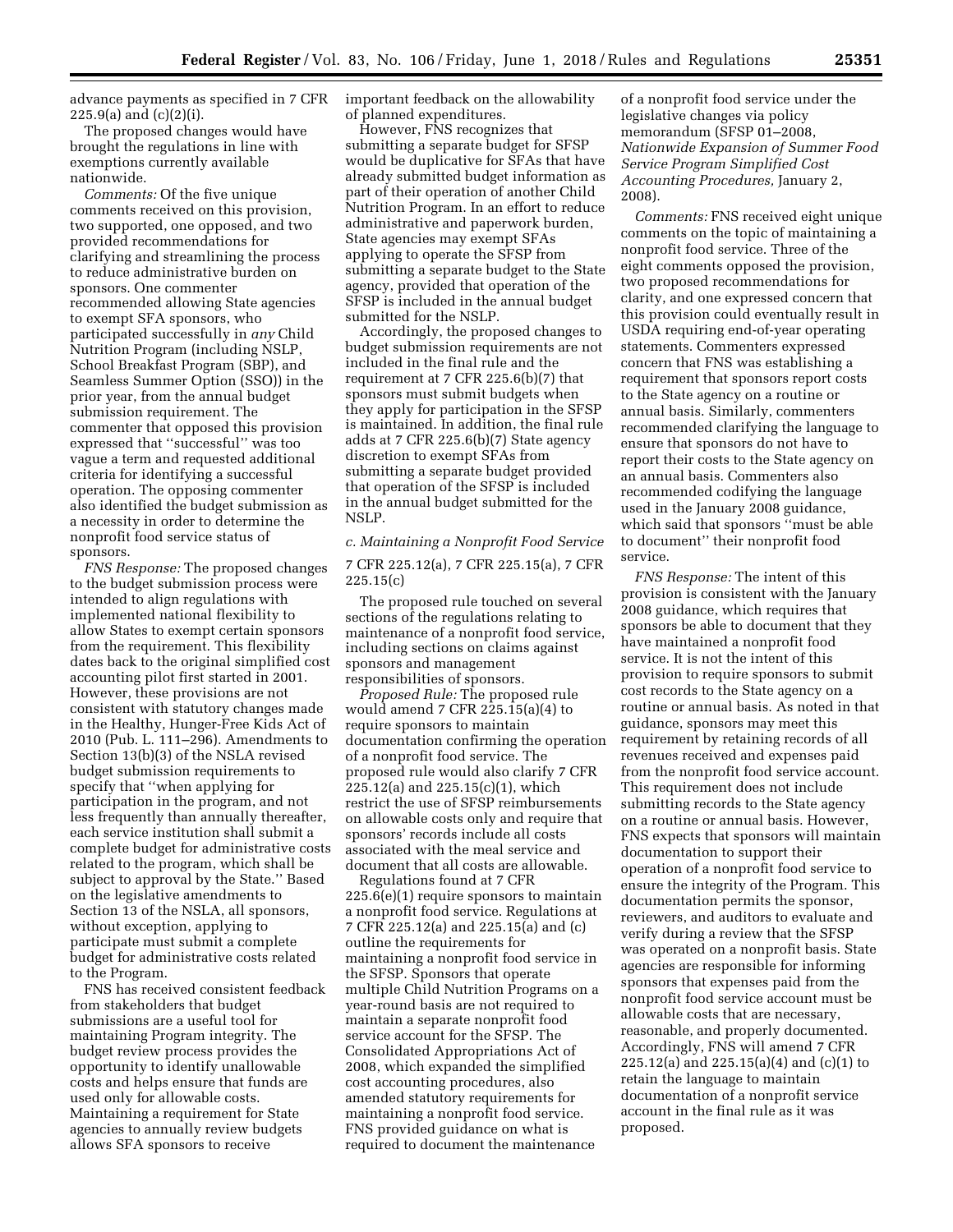## *d. Collection of Excess Funds*

#### 7 CFR 225.9

*Proposed Rule:* As proposed, this provision would add a paragraph to 7 CFR 225.9 to require sponsors to use ''excess funds'' (reimbursements exceeding allowable costs) to improve the meal service or management of the program. The provision also would allow sponsors to use remaining funds at the end of the Program year to be used to pay allowable costs of other Child Nutrition Programs.

The provision went further to require excess funds to be collected from sponsors that do not operate at least one other Child Nutrition Program and do not plan to participate in the SFSP in the following year. At the time the proposed rule was published, the only requirements for collection of excess funds in SFSP regulations were found at 7 CFR 225.9(c)(7) and referred to collection of funds in excess of advanced payments.

*Comments:* Of the six unique comments received, two opposed the provision, two offered recommendations, one expressed concern, and one supported the changes. Those who opposed the provision stated that it would increase administrative burden on the States and sponsors. In addition, commenters believed that collecting excess funds would make it difficult for sponsors to improve Program operations and would discourage participation. Ten commenters noted that the proposed changes were not supported by the Consolidated Appropriations Act of 2008 (Pub. L. 110–161), which extended the simplified cost accounting procedures to all sponsors and therefore entitles all sponsors to the maximum reimbursement, as long as the sponsor is meeting the program requirements, including serving meals that meet the Federal nutrition standards.

*FNS Response:* FNS appreciates the comments received on the effectiveness of collecting excess funds and challenges associated with the implementation of this provision. Upon further review, FNS has determined that the proposed rule and guidance issued following the publication of the proposed rule did not accurately represent the intent of the provision. The regulatory language in the proposed rule, which would have required the State agency to collect ''excess funds'' (meaning both reimbursements in excess of costs and advance payments in excess of reimbursement) at the end of each summer of Program operations, was overly broad and could create undue burden on both the State agency

and sponsors. Additionally, by preventing sponsors from retaining funds at the end of Program operations, sponsors would be unable to take necessary steps between operating times to improve meal service during operation. FNS also recognizes the need for clarity when discussing excess funds and seeks to alleviate the confusion caused by the proposed rule and subsequent guidance.

Under the simplified cost accounting procedures, FNS issued guidance on how to manage excess funds in the SFSP. However, FNS did not clearly define the term ''excess funds.'' There is an important distinction between *excess funds* and *unused reimbursement* that needs to be explained.

FNS defines excess funds, for Program purposes, as the difference between any advance funding and reimbursement funding, when advance funds received by a sponsor are greater than the reimbursement amount earned by a sponsor. This distinction is statutorily established in Section 13(e)(1) of the NSLA, 42 U.S.C. 1761(e)(1), which states that ''Not later than June 1, July 15, and August 15 of each year, or, in the case of service institutions that operate under a continuous school calendar, the first day of each month of operation, the State shall forward advance program payments to each service institution. . .'' Further, in Section 13(e)(2), the NSLA provides that, ''[p]rogram payments advanced to service institutions that are not subsequently deducted from a valid claim for reimbursement shall be repaid upon demand by the State. Any prior payment that is under dispute may be subtracted from an advance program payment.'' This requirement is also codified in current regulations at 7 CFR  $225.9(c)(7)$ .

While there is, similarly, a statutory directive in Section 13(e)(2) of the NSLA requiring the collection of excess funds, as described above, there is no such statutory directive, or intent, to collect unused reimbursements.

So, an example of *excess funds* would be if a sponsor requested \$1,000 in advance funding and only claimed \$900 in meal reimbursement; the sponsor would have \$100 in excess funds that cannot be used in other Child Nutrition Programs. The State agency has the statutory and regulatory authority to recover the \$100 in excess funds at the end of Program operations for which the advance was paid.

In contrast, FNS defines *unused reimbursements* differently than excess funds. Unused reimbursements are the difference between the amount claimed for reimbursement and actual costs,

should reimbursement exceed costs. For example, if a sponsor received \$1,000 in meal claim reimbursement but only spent \$900 on actual costs to operate the Program, the sponsor would have \$100 in unused reimbursement.

FNS expects States and sponsors to adequately manage resources, so that a well-run, quality summer meal service does not result in a significant amount of unused reimbursement. It is incumbent on sponsors and State agencies to monitor program operations throughout the summer and for sponsors to make adjustments to ensure that quality meals are being served. However, should a sponsor have unspent reimbursement, this remaining amount must be kept in a nonprofit food service account, as required of all Child Nutrition Programs. These funds must benefit the operation of another Child Nutrition Program operated by the sponsor or SFSP operations operated by the sponsor the following Program year. If a sponsor does not return to participate in SFSP and does not operate any other Child Nutrition Programs, the sponsor is not required to return the unused reimbursement. As noted by commenters, this is in keeping with the intent of the statute which entitles all sponsors to the maximum reimbursement, as long as the sponsor is meeting the program requirements.

Additionally, in order to address the issue of treating sponsors remaining in the Program differently than sponsors not intending to participate in the following year, FNS would like to highlight the regulatory requirements at 7 CFR 225.6(e)(1)(i) that sponsors must enter into a permanent agreement with the State agency, in which they must agree to operate a nonprofit food service during the period specified. Therefore, those sponsors remaining in the Program must continue to operate a nonprofit food service in order to be in compliance with regulations and not be in violation of the Sponsor-State agreement. This means that should a sponsor have unused reimbursement, it must be used to improve the Program or for allowable costs in other Child Nutrition Programs operated by the sponsor. In contrast, a sponsor that chooses not participate in the Program no longer has an agreement with the State agency and is not required to operate a nonprofit food service.

Since 2008, consistent with statutory direction in Section 13 of the NSLA, FNS has made the distinction between excess funds and unused reimbursement in order to protect the integrity of program operations by ensuring that sponsors are only permitted to retain funds that are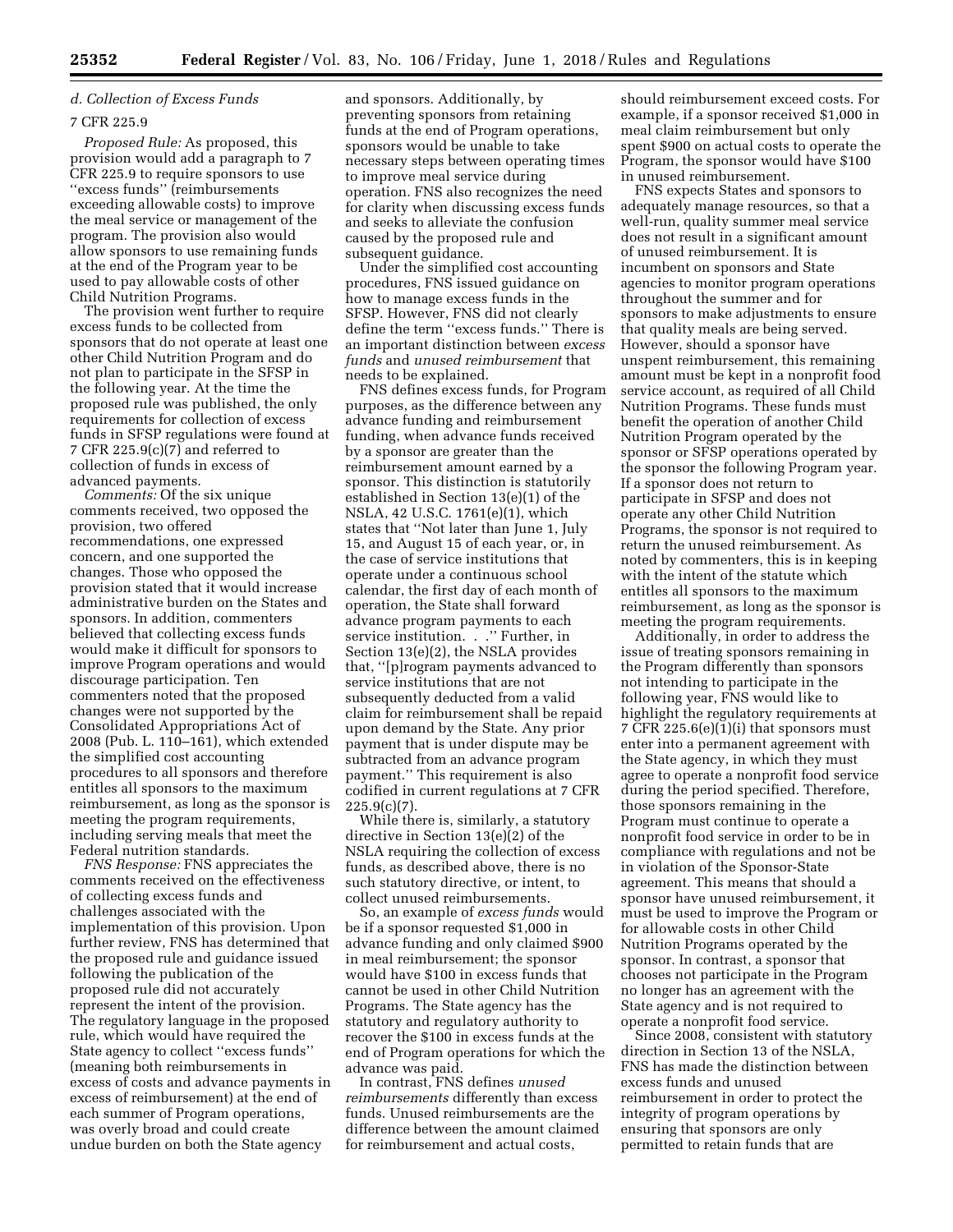payment for meals served to children through the SFSP. It is important to remember that under simplified cost accounting procedures, unused reimbursements are not returned to the State agency unless unallowable meals were claimed for reimbursement. State agencies are always permitted to conduct closeout audits or reviews to determine if all meals claimed were valid and that Program funds were spent on allowable costs only.

FNS encourages this oversight activity, particularly when the State agency has concerns about how the sponsor operated the Program.

If unallowable costs are identified during a closeout review or audit, the State agency should follow appropriate audit resolution procedures, although no funds would be recovered. If a sponsor will not operate SFSP in the future, but currently operates another Child Nutrition Program, the sponsor would be required to restore the misspent SFSP funds to its nonprofit food service account. In cases where the organization does not intend to participate in the SFSP in the future and does not currently participate in any other Child Nutrition Programs, the State agency should notify the sponsor of the findings and retain documentation of the findings on file. If the organization applies for participation in any Child Nutrition Program in the future, the State agency should ensure the organization has proper controls in place to prevent a recurrence of the improper expenditures of nonprofit food service account funds. This is consistent with longstanding Department policy, issued during the implementation of the simplified cost accounting procedures (SFSP 01–2008, *Nationwide Expansion of Summer Food Service Program Simplified Cost Accounting Procedures,* January 2, 2008).

Therefore, the final rule retains the current requirement that *excess funds,*  defined as the difference between any advance funding and reimbursement funding, when advance funds received by a sponsor are greater than the reimbursement amount earned by a sponsor, must be returned to the State agency at the end of program operations, even if the sponsor plans to return to the Program the following year. The final rule additionally clarifies that *unused reimbursement* may be retained by the sponsor. If the sponsor plans to return to the Program the following year, the unused reimbursement must be maintained in the sponsor's nonprofit food service account and must be put toward the operation of another Child Nutrition Program or for SFSP

operations the following summer. FNS has issued guidance instructing sponsors to utilize unused reimbursement for the improvement of the meal service or management of the Program or to use the funds for allowable costs in other Child Nutrition Programs.

Accordingly, this final rule adds definitions of ''Excess funds'' and ''Unused reimbursement'' under 7 CFR 225.2 and clarifies what sponsors should do with unused reimbursement under a new paragraph at 7 CFR 225.9(g). The final rule will retain the requirement for sponsors to utilize unused reimbursement to improve the Program, or for allowable costs in other Child Nutrition Programs and will not codify the proposed requirement to collect unused reimbursement from sponsors.

#### *e. State Agency Monitoring*

#### 7 CFR 225.7

In order to maintain the integrity of Program operations, it is critical that State agencies and sponsors practice sound Program management. The proposed rule would change several provisions to provide additional requirements that would ensure thorough reviews of program operations. These changes expanded upon requirements for State agencies to establish financial management systems and standards for sponsor recordkeeping found at 7 CFR 225.7(d). In general, one commenter opposed the changes and one offered a recommendation. The commenter who opposed the provision believed that the procedures were too prescriptive and would increase the administrative burden for both sponsors and States. Another commenter offered the recommendation to provide additional funding and training to help States develop additional systems needed to support this requirement. Several commenters offered more detailed comments on the specific provisions, as discussed below.

## 7 CFR 225.7(d)(2)(iii)(A)

*Proposed Rule:* The proposed rule would require State agencies to determine if a sponsor provides a nutritious, high quality food service.

*Comments:* Two commenters supported the provision, while several others offered recommendations to provide additional guidance on what defines a nutritious, high quality food service.

*FNS Response:* FNS agrees with commenters that including a review of ''nutritious, high quality food'' is vague and should not be codified in the regulations. FNS has issued additional guidance on operating a high quality meal service to ensure that sponsors are providing the best possible meals to children and that State agencies have the resources to support sponsors in serving high quality meals following the publication of this rule. FNS encourages State agencies and sponsors to review the overall quality of the meal service. Accordingly, this provision is absent from the final rule.

#### 7 CFR 225.7(d)(2)(iii)(B)

*Proposed Rule:* The proposed rule would have required State agencies to determine if expenditures are allowable and consistent with FNS Instructions and guidance.

*Comments:* Two commenters offered support and requested additional guidance to define what is allowable.

*FNS Response:* FNS agrees with commenters that additional guidance is necessary for this provision. FNS has issued Instruction 796–4 that clearly outlines what costs are considered allowable in the SFSP. Accordingly, FNS has codified at 7 CFR  $225.7(d)(2)(iii)(A)$  that the State agency should determine if expenditures are allowable and consistent with FNS Instructions and guidance and all funds accruing to the food service are properly identified and recorded as food service revenue.

## 7 CFR 225.7(d)(2)(iii)(C)

*Proposed Rule:* The proposed rule would require State agencies to determine if expenditures are consistent with expenditures of comparable sponsors.

*Comments:* Three State agencies opposed the part of the provision that requires a comparison to similar sponsors, saying that it is not a reasonable request for State agencies as they do not have the resources to conduct such a comparison and it would be technically difficult for States to accomplish.

*FNS Response:* FNS recognizes that comparing the expenditures of similar sponsors would be unnecessarily burdensome on the State agencies. State agencies should be aware of what reasonable costs of similarly sized sponsoring organizations would be; however, a formal comparison is not required. Accordingly, FNS has clarified in the codified language at 7 CFR 225.7(d)(2)(iii)(B) that State agencies should determine if expenditures are consistent with budgeted costs and previous year's expenditures.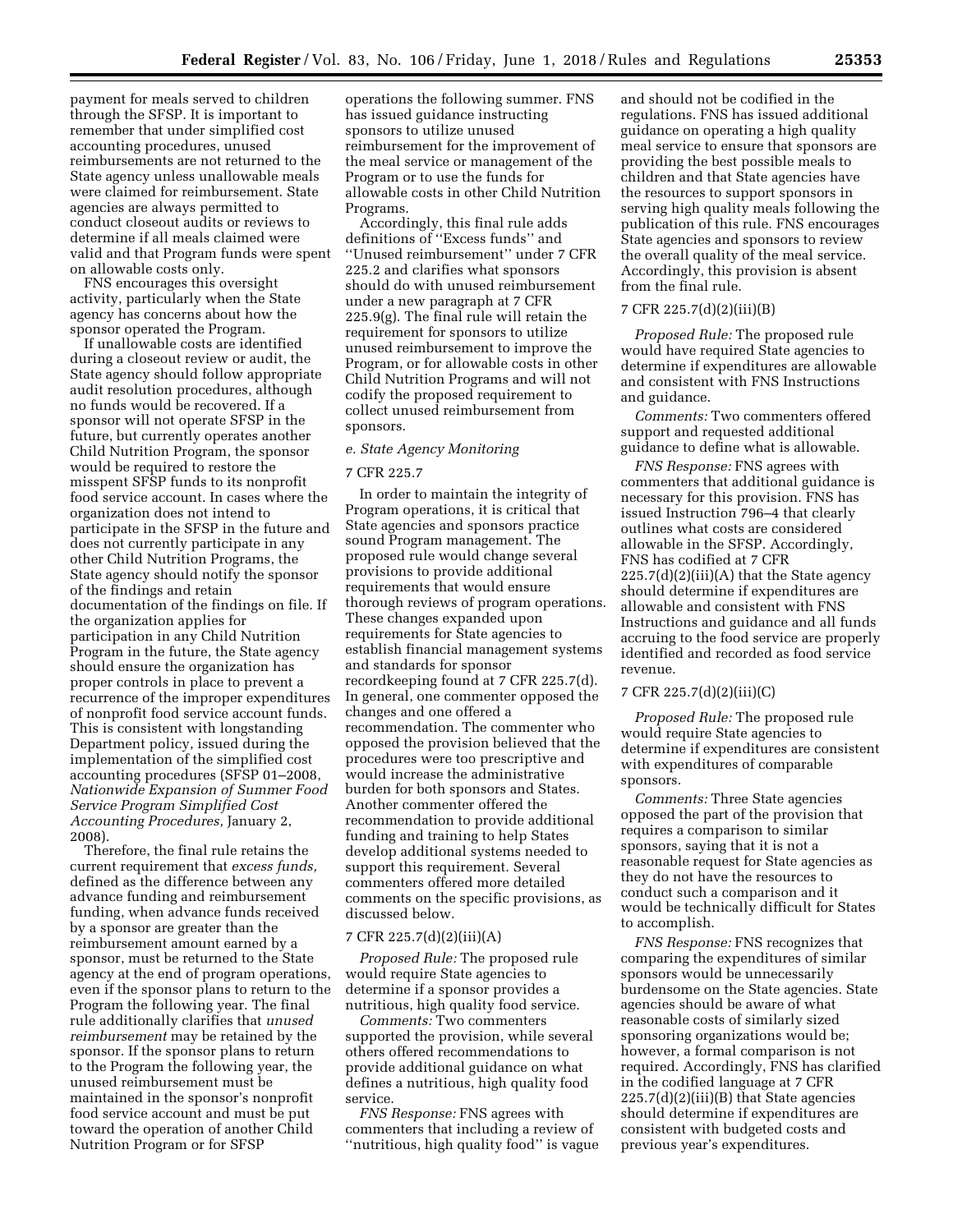## 7 CFR 225.7(d)(2)(iii)(D)

*Proposed Rule:* The proposed rule would require State agencies to determine if sponsor reimbursements have resulted in accumulation of net cash resources as defined in 7 CFR 225.7(f).

*Comments:* One commenter expressed support but also concern for how State agencies would be able to distinguish the difference when evaluating combined accounts.

*FNS Response:* State agencies must establish a system for monitoring and reviewing a sponsor's nonprofit food service accounts to ensure that the sponsor has not accumulated net cash resources over the limits as defined in 7 CFR 225.7(f). FNS expects that this knowledge will be developed through the review process. As mentioned in the discussion on excess funds and unused reimbursement, accumulations of net cash resources should be closely monitored by sponsors and State agencies to ensure resources are being appropriately managed. Accordingly, FNS has codified at 7 CFR  $225.7(d)(2)(iii)(C)$  that State agencies should determine that reimbursements have not resulted in accumulation of net cash resources.

#### 7 CFR 225.7(d)(2)(iii)(E)

*Proposed Rule:* The proposed rule would require State agencies to determine if the level of administrative spending is reasonable.

*Comments:* One commenter recommended providing specific guidance for determining when spending is reasonable. Another commenter opposed the provision, saying that it goes against the elimination of the distinction between operating and administrative reimbursements and would place an administrative burden on State agencies.

*FNS Response:* State agencies should be able to determine what is reasonable spending and ensure that sponsors are using reimbursements for administrative costs in a manner that is consistent with the operation of a nonprofit food service. Accordingly, FNS retains the proposed provision and codifies it at 7 CFR 225.7(d)(2)(iii)(D).

#### 7 CFR 225.7(d)(2)(iii)(F)

*Proposed Rule:* The proposed rule would require State agencies to determine if there are any other issues identified by reviewers and whether these issues are being managed appropriately.

*Comments:* No commenters

responded to this provision. *FNS Response:* As FNS amended the final rule to put forth a list of

recommended conditions for State agencies to review, including other identified issues became redundant. Accordingly, this provision is absent from the final rule.

In summary, accordingly, the final rule removes the requirements at 7 CFR 225.7(d)(2)(iii) that the State agency review the specific aspects of sponsor operations listed in the regulatory text and instead provides a list of Program management issues for potential review by the State agency at 7 CFR 225.7(d)(2)(iii)(A) through (D).

#### 7 CFR 225.7(f)

*Proposed Rule:* The proposed rule would have added additional requirements at 7 CFR 225.7(f) that the State must establish a system to monitor and review the sponsor's nonprofit food service to ensure that Program reimbursement funds are being used solely to conduct the food service operation. Under the proposed rule, the State must also ensure that sponsors do not have net cash resources totaling more than three months' average expenditures in their nonprofit food service accounts.

The addition of § 225.7(f), as proposed, would have codified that certain corrective actions may be necessary to improve food service quality under the following conditions:

• The sponsor's net cash resources exceed three months' average expenditures for the sponsor's nonprofit food service or such other amount as may be approved in accordance with the paragraph;

• The ratio of administrative to operational costs (as defined in 7 CFR 225.2) is high as compared to similar sponsors;

• There is significant use of alternative funding for food and/or other costs; or

• A significant portion of the food served is privately donated or purchased at a very low price.

*Comments:* On the criteria required for State agencies to review sponsor nonprofit food service, several commenters opposed portions of this section, specifically the requirement to use the three month cap on cash resources, the comparison between sponsors, the ratio of administrative to operating costs, the significant use of alternative funds to determine the quality of the nonprofit food service and the requirement for States to take corrective action should sponsors fall under any of these indicators. Commenters preferred these indicators to be considered but not required.

*FNS Response:* FNS appreciates the responses from various stakeholders

expressing concern about the proposed changes to require corrective action to improve food service quality under prescribed conditions. While the intent of this rule is to streamline Program operations and decrease the administrative burden for both States and sponsors, FNS must also ensure the integrity of the Program. FNS agrees with commenters that due to the short duration of summer meal programs, a net cash resource limit of three months' average expenditures may be considered too high. FNS recognizes that the prescriptive language proposed could add increased burden or unfairly target certain organizations that run quality programs but still meet the conditions specified in the proposed rule. For example, a food pantry might have a higher ratio of administrative costs to operating costs and have significant use of alternative funds. Under the proposed rule, the food pantry might have been subject to a higher level of scrutiny based on the criteria set forth, despite operating a high quality meal service.

Accordingly, due to the short duration of the Program, the final rule includes a limit of one month's net cash resources for sponsors that operate during the summer months but retains the three month limit for sponsors that operate Child Nutrition Programs year round at 7 CFR 225.7(f). Additionally, the final rule retains the conditions State agencies should review, as proposed, but rather than requiring a review of these conditions, encourages States to use these conditions as indicators of potential Program mismanagement.

## 7 CFR 225.11(f)(1)

*Proposed Rule:* The proposed rule sought to add to requirements at 7 CFR 225.11(f)(1) to direct the State agency to require the sponsor to implement appropriate corrective action if it is determined during a review that the sponsor was not providing a high quality meal service. The proposed rule outlined in the proposed changes to 7 CFR 225.7(f) how the State agency would make the determination if corrective action was necessary.

*Comments:* In response to the additional requirement for State agencies to require corrective action to improve the meal service if a sponsor is found to be operating a program with poor quality food service, six commenters either opposed or recommended additional guidance. Of the six commenters, four State agencies expressed concern that the guidance was too vague and they would not be able to effectively determine what constitutes a poor quality meal service.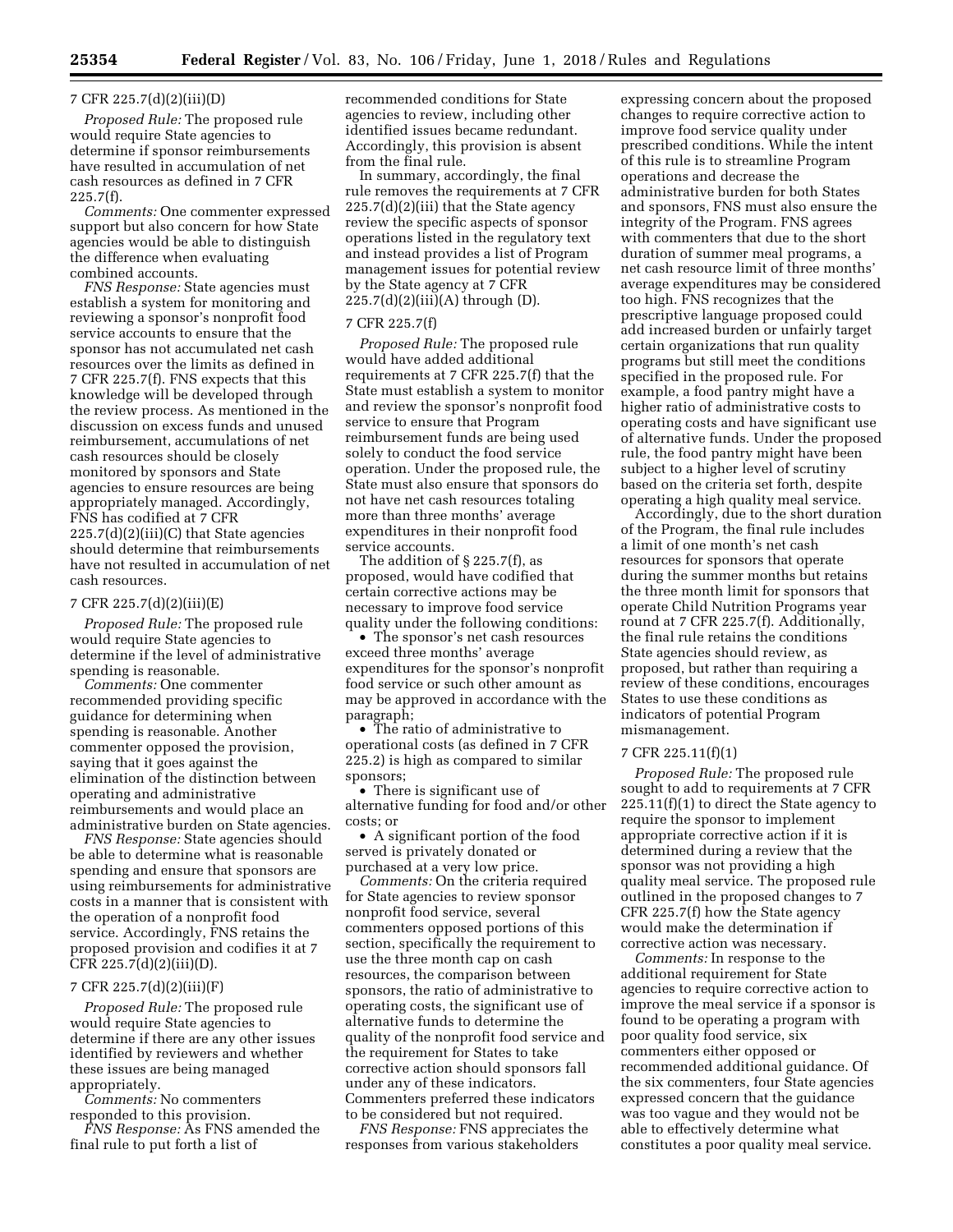*FNS Response:* FNS agrees with commenters that requiring corrective action for poor quality meal service is too vague and requires more guidance. Accordingly, the final rule removes the requirement for corrective action if a sponsor is determined to be operating a poor quality meal service and is operating below the reimbursement level, and instead adds a new paragraph at 7 CFR 225.11(g) that recommends that States provide technical assistance to sponsors in these circumstances. However, if State agencies observe violations during a review, they should act immediately, due to the short duration of summer program operations.

#### *f. Small Purchase Procedures*

#### 7 CFR 225.15(m)

*Proposed Rule:* The proposed change would remove reference to the outdated small purchase threshold (referred to as simplified acquisition threshold in 2 CFR part 200 and throughout the remainder of this final rule) of \$10,000 and allow State and local agencies to use the simplified acquisition threshold for small purchases up to the threshold set by 2 CFR part 200.

*Comments:* FNS received five unique comments. Of these, three supported the provision, one commenter partially supported and partially opposed the provision, and one commenter offered a recommendation for improving the bid bond requirements. Commenters generally supported aligning the requirements for small purchase procedures with those already at 2 CFR part 200. One State agency opposed the requirement that all bids be submitted to the State agency for approval before acceptance, and that these bids are responded to within five working days of receipt, claiming that this would create a burden on the State agency.

Commenters also expressed concern that the bid bond requirements should be left to the discretion of the sponsor, as the new requirements might pass additional costs from Food Service Management Companies (FSMC) to the sponsor.

*FNS Response:* FNS appreciates the support for aligning the requirements for small purchase procedures with those already in Federal Regulations. The purpose of this provision is to align SFSP regulations with broader Federal requirements. Aligning the requirement with 2 CFR part 200 allows for periodic adjustments in the dollar value when the periodic adjustment occurs and relieves FNS of the requirement to change the dollar amount in the Program regulations. Some commenters provided responses to portions of the

provisions that did not contain proposed changes, specifically the comments related to the State agency responsibilities regarding bids and sponsor discretion in determining the amount of the bid bond. While FNS appreciates these comments, this final rule will only address the alignment of the simplified acquisition threshold. Accordingly, the final rule aligns regulations at 7 CFR  $225.15(m)(4)$ through (6) with the simplified acquisition threshold with current Federal regulations at 2 CFR part 200.

#### *g. FSMCs and Procurement Standards*

#### 7 CFR 225.6(h)(2), 7 CFR 225.6(h)(7)

*Proposed Rule:* The proposed rule sought to remove the existing limit of \$10,000 in aggregate for food service management companies, and instead link the standard contract threshold to 2 CFR part 200. This change would help ensure that the standard contract threshold in SFSP is adjusted regularly in accordance with the thresholds applied to the other Child Nutrition Programs. The proposed rule would apply this threshold to individual contracts, rather than aggregate contracts.

The proposed rule also offered changes to 7 CFR 225.6(h) $(7)$  to make SFSP requirements consistent with NSLP requirements that pertain to food service management companies. The changes would allow sponsors to enter into annual contracts that may be renewed annually for up to four additional years. The rule also proposed that all contracts in excess of \$10,000 contain clauses for termination for both cause and convenience with 60-day notification.

*Comments:* FNS received eight unique comments regarding FSMCs and Procurement Standards, with four commenters supporting the provision, two commenters opposing the term for contract termination and two commenters offering recommendations for improving the rule consistent with preferred practice. Due to the short length of the Program, some commenters felt that a 60-day notification of termination was too long. Commenters recommended that a 30 day notification period would be better suited for the Program.

*FNS Response:* FNS recognizes that the Program has certain time constraints and that making the procurement standards consistent with NSLP might be impractical for sponsors. Accordingly, FNS amends 7 CFR 225.6(h)(2) to align the small purchase threshold to 2 CFR part 200. This final rule also adds a new paragraph at 7 CFR

 $225.6(h)(7)$  to set a maximum 60-day notification of termination for cause or convenience. The final rule retains language to allow sponsors to enter into annual contracts with FSMCs that may be renewed annually for up to four additional years.

#### 7 CFR 225.17

*Proposed Rule:* The proposed rule would include the requirement for allowing all contracts to be terminated for cause or for convenience.

*Comments:* Two commenters expressed support for this change. One commenter specifically noted that they supported the change because it did not include the 60-day notification of termination clause contained in the proposed changes to 7 CFR 225.6(h)(7).

*FNS Response:* FNS agrees with commenters that this section should not include a 60-day notification of termination clause. Accordingly, the language in the final rule is codified as proposed under a new paragraph at 7 CFR 225.17(f).

## *h. Administrative Oversight at Approved Meal Service Sites*

## 7 CFR 225.14(d)(3)

*Proposed Rule:* The proposed rule sought to clarify sponsors' responsibilities with respect to meal services at the approved meal service sites and emphasizes that sponsors must have ''administrative oversight,'' rather than ''direct operational control,'' of meal services. Current regulations require sponsors to have ''direct operational control'' of meal service sites, meaning they are responsible for managing site staff, including hiring and determining conditions of employment and termination.

Based on FNS's experience in administering SFSP and in consultation with local, State, and Federal administrators, USDA determined that sponsors find it difficult to comply with the understanding of ''direct operational control.'' Many sponsors deliver meals to recreational sites that are not directly affiliated with or managed by the sponsors, thus they do not have the authority to hire or terminate staff. Instead, these sponsors have control over only the meal service provided at the site and related activities such as training of staff on meal counting and record keeping procedures.

*Comments:* FNS received 13 comments touching on this matter, five of which were unique. All commenters expressed support for the change to the provision.

*FNS Response:* FNS will retain the proposed language for the final rule.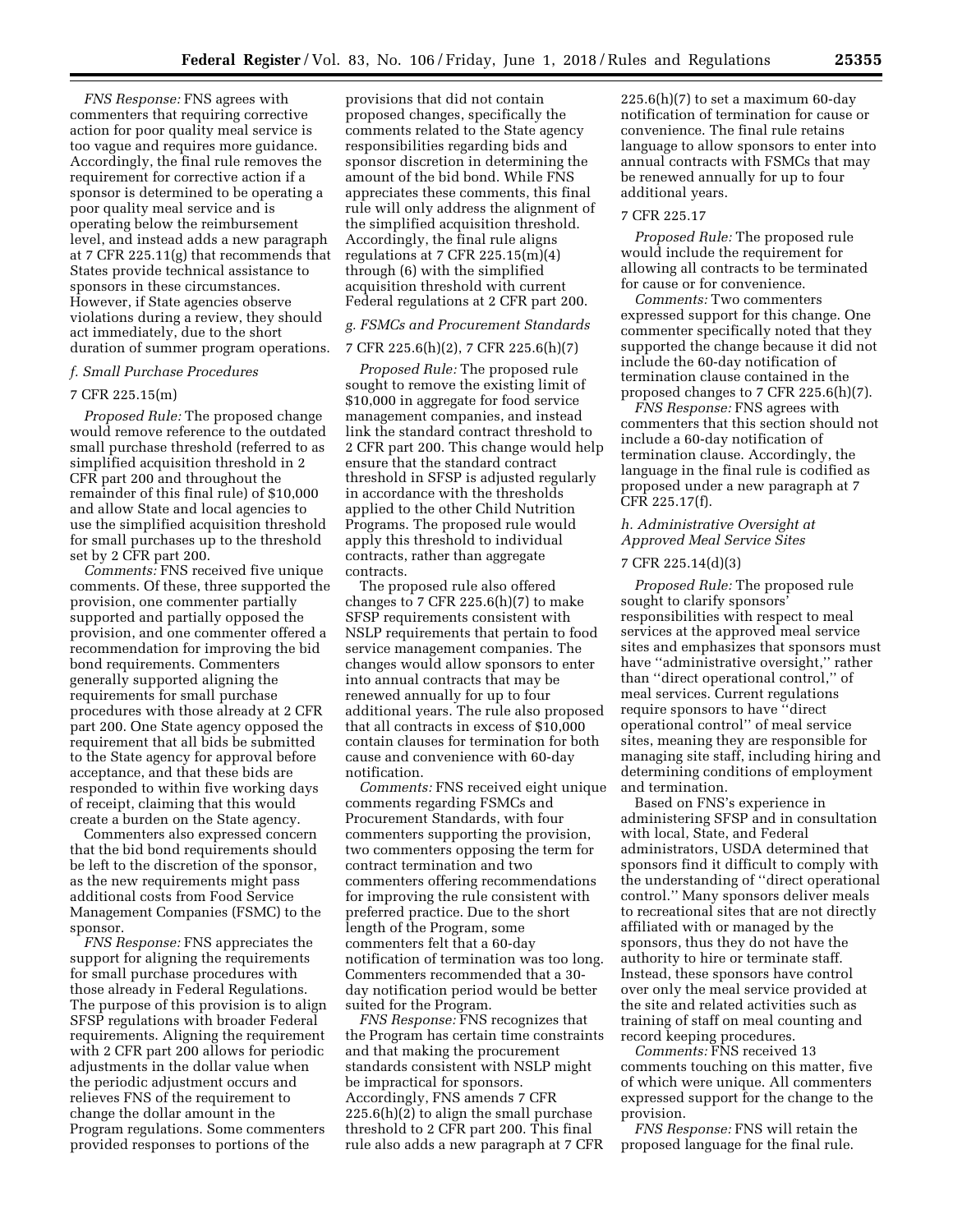Accordingly, the final rule defines sponsor oversight as ''administrative oversight'' and will not include direct operational control, at 7 CFR 225.14(d)(3).

## *i. Options To Submit a Combined Claim*

## 7 CFR 225.9(d)(3)

*Proposed Rule:* The proposed rule sought to make optional the requirement for sponsors operating for less than 10 days in the final month of operations to submit a combined claim for the final and immediate preceding month. Additionally, sponsors wishing to submit combined claims would be allowed to consolidate claims for reimbursement and submit a single claim for reimbursement in the following ways:

• Claims for 10 operating days or less in the initial month of operations may be combined with the claim for the subsequent month;

• Claims for 10 operating days or less in the final month of operations may be combined with the claim for the preceding month; and

• Claims for 3 consecutive months may be combined, as long as this combined claim only includes 10 operating days or less from each of the first and last months of Program operations.

*Comments:* FNS received four unique comments regarding the option for sponsors to submit a combined reimbursement claim. Two commenters supported the provision while two commenters opposed the provision. Commenters recommended that States be given the discretion to decide how claims were made in order to retain consistent methods.

*FNS Response:* The intent of this provision is to streamline the claims process for States and sponsors. The proposed language permits sponsors to submit a combined claim. Therefore, the language that was presented in the proposed rule is retained in the final rule with the addition of language specifying State agency discretion. Accordingly, the final rule amends 7 CFR 225.9(d)(3) to provide States with the flexibility to allow sponsors to submit combined claims for reimbursement.

## *j. Delivery Notice Requirements*

#### 7 CFR 210.18, 7 CFR 225.13

*Proposed Rule:* FNS proposed changes that would specify in NSLP and SFSP regulations what constitutes proper delivery and receipt of a notice of action in an effort to be consistent with the regulations in the Child and Adult Care Food Program (CACFP). A

notice of action is considered delivered by certified mail, return receipt, by facsimile, or by email. Neither NSLP nor SFSP have requirements that explain notice and delivery by a State agency or FNS to an institution. FNS proposed this change because some State agencies have been experiencing difficulty in notifying institutions of review findings, required corrective actions, and terminations. By choosing to avoid accepting the State agency's certified mail, non-complying institutions have continued to operate, claim reimbursement, and mismanage the Programs.

*Comments:* FNS received three unique comments, all of which supported the provision to make the requirements consistent with CACFP.

*FNS Response:* Accordingly, the final rule amends 7 CFR 210.18(i) and 225.13(b)(1) to include delivery notice requirements in NSLP and SFSP, respectively.

#### **III. Procedural Matters**

## *Executive Order 12866, 13563 and 13771*

Executive Orders 12866 and 13563 direct agencies to assess all costs and benefits of available regulatory alternatives and, if regulation is necessary, to select regulatory approaches that maximize net benefits (including potential economic, environmental, public health and safety effects, distributive impacts, and equity). Executive Order 13563 emphasizes the importance of quantifying both costs and benefits, of reducing costs, of harmonizing rules, and of promoting flexibility. This final rule has been determined to be not significant by the Office of Management and Budget (OMB) in conformance with Executive Order 12866. Therefore, this rule has not been reviewed by OMB. No Regulatory Impact Analysis is required. Executive Order 13771 directs agencies to reduce regulation and control regulatory costs and provides that for every one new regulation issued, at least two prior regulations be identified for elimination, and that the cost of planned regulations be prudently managed and controlled through a budgeting process. FNS considers this rule to be an Executive Order 13771 deregulatory action.

## *Regulatory Flexibility Act*

The Regulatory Flexibility Act (5 U.S.C. 601–612) requires agencies to analyze the impact of rulemaking on small entities and consider alternatives that would minimize any significant impacts on a substantial number of

small entities. Pursuant to that review, it has been certified that this final rule would not have a significant impact on a substantial number of small entities. This rule will streamline cost accounting procedures so that more time and resources may be directed toward increasing access, providing quality meal service to benefit eligible children, and ensuring Program integrity. While this rule will impact school food authorities, non-profit organizations, and local governments that choose to participate, its implementation will not have significant economic impact on any of those entities.

#### *Unfunded Mandates Reform Act*

Title II of the Unfunded Mandates Reform Act of 1995 (UMRA), Public Law 104–4, establishes requirements for Federal agencies to assess the effects of their regulatory actions on State, local, and tribal governments, and the private sector.

Under section 202 of the UMRA, USDA generally must prepare a written statement, including a cost benefit analysis, for proposed and final rules with ''Federal mandates'' that may result in expenditures by State, local or tribal governments, in the aggregate, or the private sector, of \$100 million or more in any one year. When such a statement is needed for a rule, Section 205 of the UMRA generally requires USDA to identify and consider a reasonable number of regulatory alternatives and adopt the most cost effective or least burdensome alternative that achieves the objectives of the rule. This final rule does not contain Federal mandates (under the regulatory provisions of Title II of the UMRA) for State, local and tribal governments or the private sector of \$100 million or more in any one year. Thus, this rule is not subject to the requirements of sections 202 and 205 of the UMRA.

#### *Executive Order 12372*

The Summer Food Service Program is listed in the Catalog of Federal Domestic Assistance Programs under 10.559. The National School Lunch Program is listed in the Catalog of Federal Domestic Assistance Programs under 10.555. Both of these Child Nutrition Programs are subject to Executive Order 12372, which requires intergovernmental consultation with State and local officials. Since Child Nutrition Programs are Stateadministered, FNS has formal and informal discussions with State and local officials, including representatives of Indian Tribal Organizations, on an ongoing basis regarding program requirements and operation. This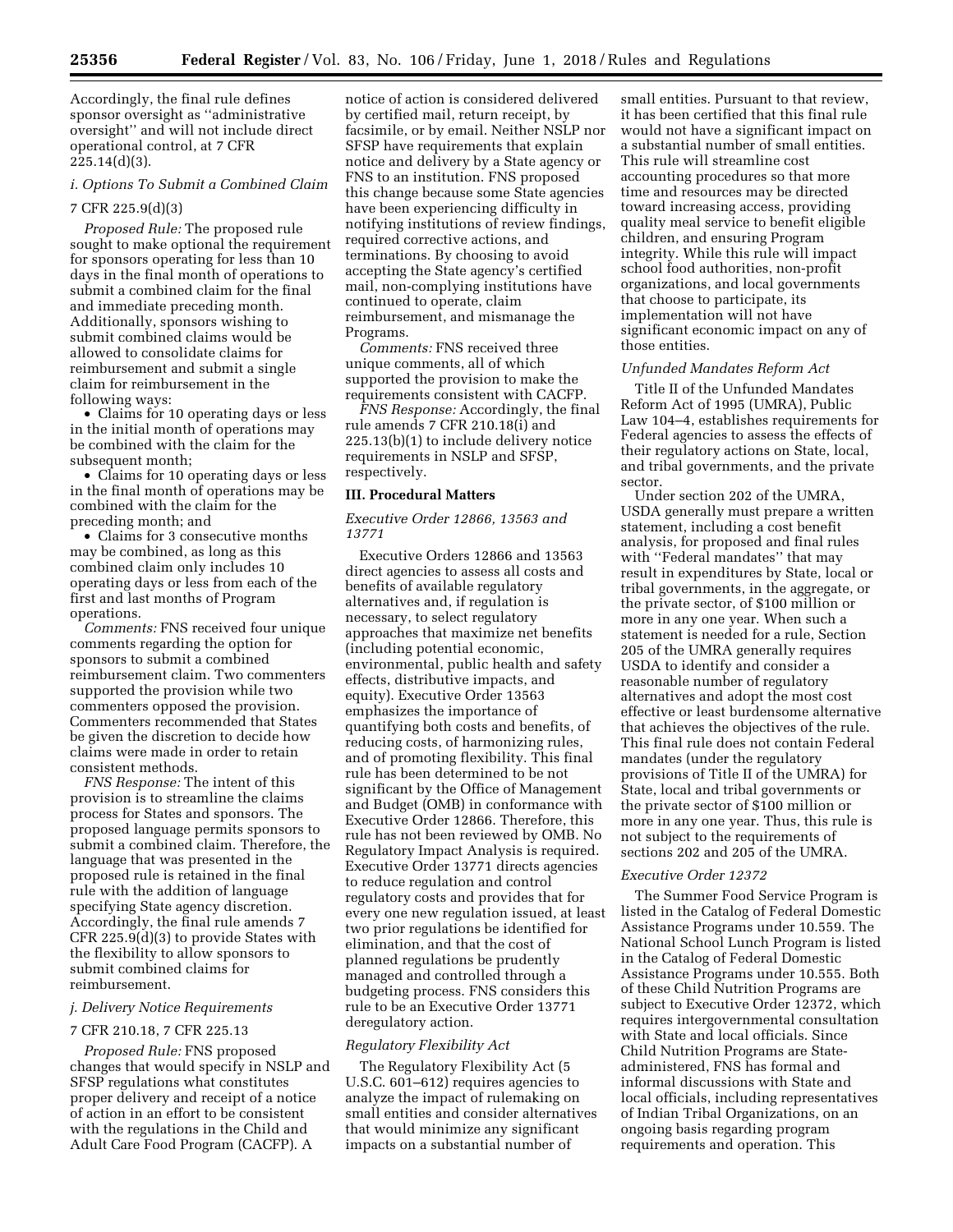provides FNS with the opportunity to receive regular input from program administrators which contributes to the development of feasible program requirements.

## *Executive Order 13132, Federalism*

Executive Order 13132 requires Federal agencies to consider the impact of their regulatory actions on State and local governments. Where such actions have federalism implications, agencies are directed to provide a statement for inclusion in the preamble to the regulations describing the agency's considerations in terms of the three categories called for under Section (6)(b)(2)(B) of Executive Order 13121. USDA has considered the impact of this final rule on State and local governments and has determined that this rule does not have federalism implications. Therefore, under section 6(b) of the Executive Order, a federalism summary is not required.

## *Executive Order 12988, Civil Justice Reform*

This final rule has been reviewed under Executive Order 12988, Civil Justice Reform. This rule is intended to have preemptive effect with respect to any State or local laws, regulations, or policies which conflict with its provisions or which would otherwise impede its full and timely implementation. This rule is not intended to have retroactive effect. Prior to any judicial challenge to the provisions of this rule or the application of its provisions, all applicable administrative procedures must be exhausted. Appeal procedures are set forth at 7 CFR 225.13.

## *Civil Rights Impact Analysis*

FNS has reviewed this final rule in accordance with USDA Regulation 4300–4, ''Civil Rights Impact Analysis,'' to identify any major civil rights impacts the rule might have on program participants on the basis of age, race, color, national origin, sex, or disability. After a careful review of the rule's intent and provisions, FNS has determined that this rule is not expected to limit or reduce the ability of protected individuals to participate in the Summer Food Service Program or the National School Lunch Program.

## *Executive Order 13175*

Executive Order 13175 requires Federal agencies to consult and coordinate with Tribes on a government-to-government basis on policies that have Tribal implications, including regulations, legislative comments or proposed legislation, and other policy statements or actions that have substantial direct effects on one or more Indian Tribes, on the relationship between the Federal Government and Indian Tribes, or on the distribution of power and responsibilities between the Federal Government and Indian Tribes. FNS has assessed the impact of this rule on Indian tribes and determined that this final rule does not, to our knowledge, have tribal implications that require tribal consultation under Executive Order 13175. If a Tribe requests consultation, FNS will work with the Office of Tribal Relations to ensure meaningful consultation is provided where changes, additions and modifications identified herein are not expressly mandated by Congress. FNS is unaware of any current Tribal laws that could be in conflict with this rule.

## *Paperwork Reduction Act*

The Paperwork Reduction Act of 1995 (44 U.S.C. Chap. 35; 5 CFR part 1320) requires that OMB approve all collections of information by a Federal agency before they can be implemented. Commenters are not required to respond to any collection of information unless it displays a current valid OMB control number. This rule does not contain information collection requirements subject to approval by OMB under the Paperwork Reduction Act of 1995.

#### *E-Government Act Compliance*

USDA is committed to complying with the E-Government Act, to promote the use of the internet and other information technologies to provide increased opportunities for citizen access to Government information and services, and for other purposes.

## **List of Subjects**

### *7 CFR Part 210*

Grant programs—education, Grant programs—health, Infants and children, Nutrition, Penalties, Reporting and recordkeeping requirements, School breakfast and lunch programs, Surplus agricultural commodities.

## *7 CFR Part 225*

Food assistance programs, Grant programs—health, Infants and children, Labeling, Reporting and recordkeeping requirements.

Accordingly, 7 CFR parts 210 and 225 are amended as follows:

## **PART 210—NATIONAL SCHOOL LUNCH PROGRAM**

■ 1. The authority citation for 7 CFR part 210 continues to read as follows:

**Authority:** 42 U.S.C. 1751–1760, 1779.

 $\blacksquare$  2. In § 210.18, remove the last two sentences of paragraph (i)(3) and add, in their place, four sentences to read as follows:

#### **§ 210.18 Administrative reviews.**

\* \* \* \* \*

(i) \* \* \*

 $(3)$  \* \* \* This notice shall also include a statement indicating that the school food authority may appeal the denial of all or a part of a Claim for Reimbursement or withholding payment and the entity (*i.e.,* FNS or State agency) to which the appeal should be directed. The notice is considered to be received by the school food authority when it is delivered by certified mail, return receipt (or the equivalent private delivery service), by facsimile, or by email. If the notice is undeliverable, it is considered to be received by the school food authority five days after being sent to the addressee's last known mailing address, facsimile number, or email address. The State agency shall notify the school food authority, in writing, of the appeal procedures as specified in paragraph (p) of this section for appeals of State agency findings, and for appeals of FNS findings, provide a copy of § 210.29(d)(3).

**PART 225—SUMMER FOOD SERVICE PROGRAM** 

\* \* \* \* \*

■ 3. The authority citation for 7 CFR part 225 continues to read as follows:

**Authority:** Secs. 9, 13 and 14, Richard B. Russell National School Lunch Act, as amended (42 U.S.C. 1758, 1761 and 1762a).

■ 4. In § 225.2, add definitions of ''Excess funds'' and ''Unused reimbursement'' in alphabetical order to read as follows:

## **§ 225.2 Definitions.**

\* \* \* \* \*

*Excess funds* means the difference between any advance funding and reimbursement funding, when advance funds received by a sponsor are greater than the reimbursement amount earned by a sponsor.

\* \* \* \* \* *Unused reimbursement* means the difference between the amount of reimbursement earned and received and allowable costs, when reimbursement exceeds costs.

\* \* \* \* \*

■ 5. In § 225.6:

■ a. Amend paragraph (b)(7) by adding a sentence at the end of the paragraph; ■ b. Amend paragraph (h)(1) by removing the term "225.15(h)" and adding in its place the term ''225.15(m)'' and removing the words ''of this part'';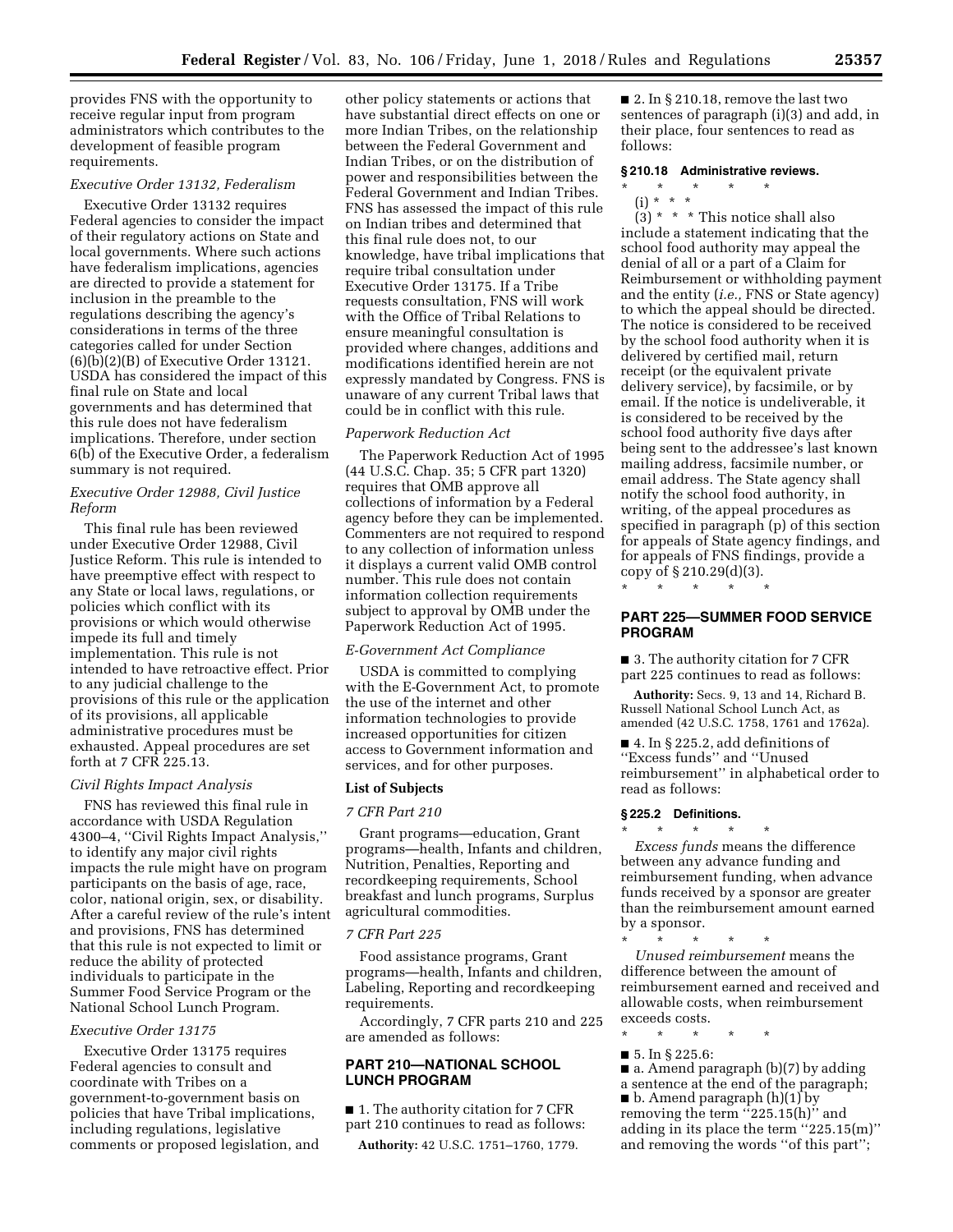$\blacksquare$  c. Amend paragraph (h)(2)

introductory text by revising the second sentence;

■ d. Redesignate paragraph (h)(7) as paragraph (h)(8);

■ e. Add new paragraph (h)(7); and

■ f. Amend newly designated paragraph (h)(8) by removing the term

''§ 225.15(h)(1)'' and adding in its place the term ''§ 225.15(m)''.

The revision and additions read as follows:

## **§ 225.6 State agency responsibilities.**

 $\star$   $\star$   $\star$ 

(b) \* \* \*  $(7)$  \* \* \* State agencies may exempt school food authorities applying to operate the SFSP from submitting a separate budget to the State agency, provided that operation of the SFSP is included in the annual budget submitted for the National School

Lunch Program. \* \* \* \* \*

(h) \* \* \*

 $(2)$  \* \* \* Sponsors that are public entities, sponsors with exclusive yearround contracts with a food service management company, and sponsors that have no food service management company contracts exceeding the simplified acquisition threshold in 2 CFR part 200, as applicable, may use their existing or usual form of contract, provided that such form of contract has been submitted to and approved by the State agency. \* \* \*

\* \* \* \* \* (7) The contract between a sponsor and food service management company shall be no longer than 1 year; and options for the yearly renewal of a contract may not exceed 4 additional years. All contracts shall include a termination clause whereby either party may cancel for cause or for convenience with up to 60-day notification.

- \* \* \* \* \* ■ 6. In § 225.7:
- a. Add paragraph (d)(2)(iii);

■ b. Add four sentences to the end of paragraph (f); and

■ c. Add paragraphs (f)(1) through (4). The additions read as follows:

#### **§ 225.7 Program monitoring and assistance.**

- \* \* \* \* \*
- (d) \* \* \*
- $(2) * * * *$

(iii) *Review of sponsor's operation.*  State agencies should determine if:

(A) Expenditures are allowable and consistent with FNS Instructions and guidance and all funds accruing to the food service are properly identified and recorded as food service revenue;

(B) Expenditures are consistent with budgeted costs, and the previous year's expenditures taking into consideration any changes in circumstances;

(C) Reimbursements have not resulted in accumulation of net cash resources as defined in paragraph (f) of this section; and

(D) The level of administrative spending is reasonable and does not affect the sponsor's ability to operate a nonprofit food service and provide a quality meal service.

\* \* \* \* \*

(f) \* \* \* Additionally, each State agency shall establish a system for monitoring and reviewing sponsors' nonprofit food service to ensure that all Program reimbursement funds are used solely for the conduct of the food service operation. State agencies must review the net cash resources of the nonprofit food service of each sponsor participating in the Program and ensure that the net cash resources do not exceed one months' average expenditures for sponsors operating only during the summer months and three months' average expenditure for sponsors operating Child Nutrition Programs throughout the year. State agency approval shall be required for net cash resources in excess of requirements set forth in this paragraph (f). Based on this monitoring, the State agency may provide technical assistance to the sponsor to improve meal service quality or take other action designed to improve the nonprofit meal service quality under the following conditions, including but not limited to:

(1) The sponsor's net cash resources exceed the limits included in this paragraph (f) for the sponsor's nonprofit food service or such other amount as may be approved in accordance with this paragraph;

(2) The ratio of administrative to operating costs (as defined in § 225.2) is high;

(3) There is significant use of alternative funding for food and/or other costs; or

(4) A significant portion of the food served is privately donated or purchased at a very low price.

\* \* \* \* \*

■ 7. In § 225.9:

■ a. Revise the last sentence of paragraph (a) and paragraphs (c) and (d); and

 $\blacksquare$  b. Add paragraph (g). The revisions and additions read as follows:

#### **§ 225.9 Program assistance to sponsors.**

(a)  $* * * The amount of the start-up$ payment shall be deducted from the first advance payment or, if the sponsor does not receive advance payments, from the first reimbursement.

\* \* \* \* \*

(c) *Advance payments.* At the sponsor's request, State agencies shall make advance payments to sponsors that have executed Program agreements in order to assist these sponsors in meeting expenses. For sponsors operating under a continuous school calendar, all advance payments shall be forwarded on the first day of each month of operation. Advance payments shall be made by the dates specified in paragraph (c)(1)(i) of this section for all other sponsors whose requests are received at least 30 days prior to those dates. Requests received less than 30 days prior to those dates shall be acted upon within 30 days of receipt. When making advance payments, State agencies shall observe the following criteria:

(1) *Payments.* (i) State agencies shall make advance payments by June 1, July 15, and August 15. To be eligible for the second and third advance payments, the sponsor must certify that it is operating the number of sites for which the budget was approved and that its projected costs do not differ significantly from the approved budget. Except for school food authorities, sponsors must conduct training sessions before receiving the second advance payment. Training sessions must cover Program duties and responsibilities for the sponsor's staff and for site personnel. A sponsor shall not receive advance payments for any month in which it will participate in the Program for less than 10 days. However, if a sponsor operates for less than 10 days in June but for at least 10 days in August, the second advance payment shall be made by August 15.

(ii) To determine the amount of the advance payment to any sponsor, the State agency shall employ whichever of the following methods will result in the larger payment:

(A) The total reimbursement paid to the sponsor for the same calendar month in the preceding year; or

(B) For vended sponsors, 50 percent of the amount determined by the State agency to be needed that month for meals, or, for self-preparation sponsors, 65 percent of the amount determined by the State agency to be needed that month for meals.

(2) *Advance payment estimates.*  When determining the amount of advance payments payable to the sponsor, the State agency shall make the best possible estimate based on the sponsor's request and any other available data. Under no circumstances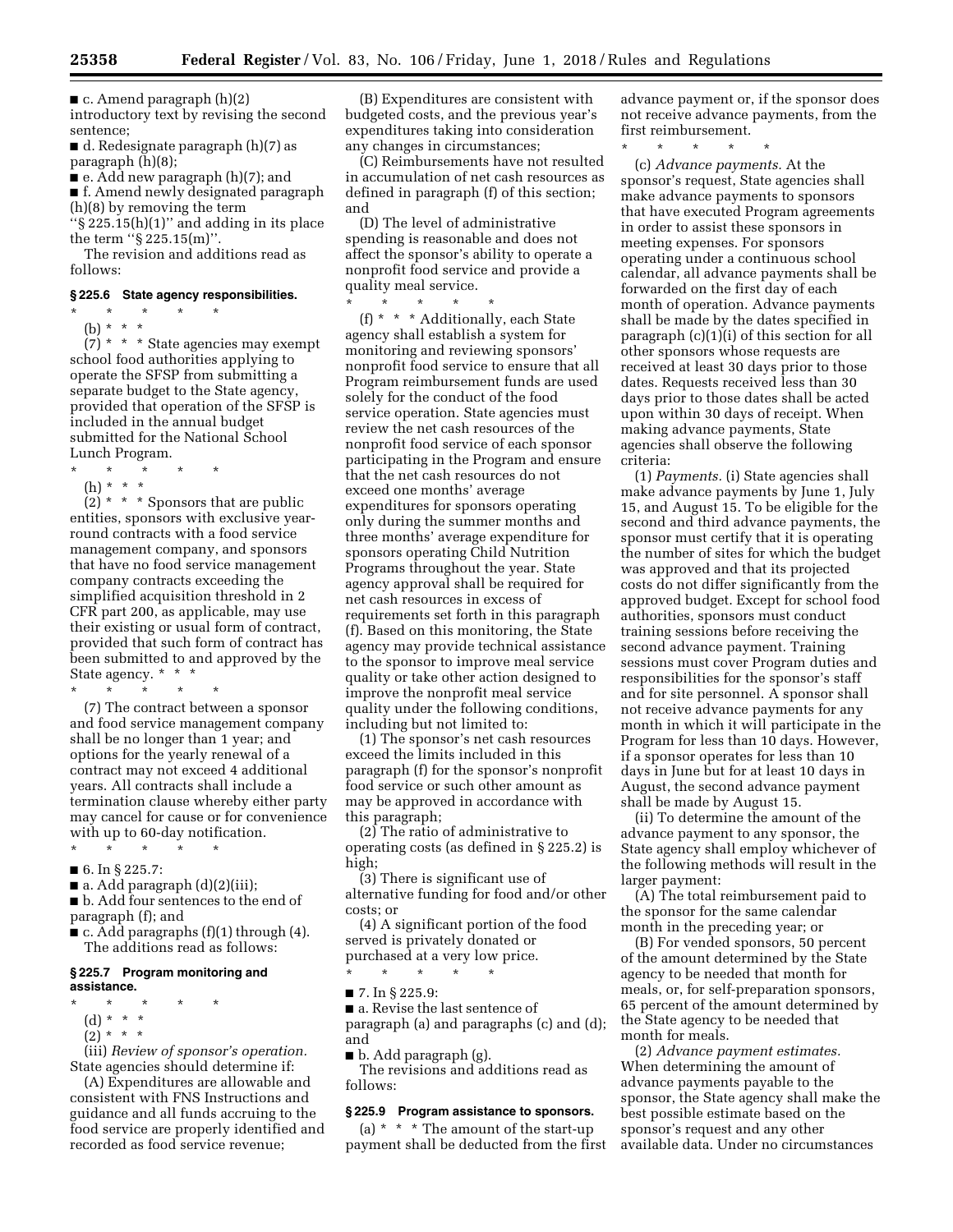may the amount of the advance payment claim for meal reimbursements that exceed the greater of the amount estimated by the State agency to be needed by the sponsor to meet Program costs or \$40,000.

(3) *Deductions from advance payments.* The State agency shall deduct from advance payments the amount of any previous payment which is under dispute or which is part of a demand for recovery under § 225.12.

(4) *Withholding of advance payments.*  If the State agency has reason to believe that a sponsor will not be able to submit a valid claim for reimbursement covering the month for which advance payments have already been made, the subsequent month's advance payment shall be withheld until a valid claim is received.

(5) *Repayment of excess advance payments.* Upon demand of the State agency, sponsors shall repay any advance Program payments in excess of the amount cited on a valid claim for reimbursement.

(d) *Reimbursements.* Sponsors shall not be eligible for meal reimbursements unless they have executed an agreement with the State agency. All reimbursements shall be in accordance with the terms of this agreement. Reimbursements shall not be paid for meals served at a site before the sponsor has received written notification that the site has been approved for participation in the Program. Income accruing to a sponsor's program shall be deducted from costs. The State agency may make full or partial reimbursement upon receipt of a claim for reimbursement, but shall first make any necessary adjustments in the amount to be paid. The following requirements shall be observed in submitting and paying claims:

(1) School food authorities that operate the Program, and operate more than one child nutrition program under a single State agency, must use a common claim form (as provided by the State agency) for claiming reimbursement for meals served under those programs.

(2) No reimbursement may be issued until the sponsor certifies that it operated all sites for which it is approved and that there has been no significant change in its projected expenses since its preceding claim and, for a sponsor receiving an advance payment for only one month, that there has been no significant change in its projected expenses since its initial advance payment.

(3) Sponsors must submit a monthly claim or a combined claim within 60 days of the last day of operation. Sponsors may not submit a combined

crosses fiscal years. In addition, State agencies must ensure that the correct reimbursement rates are applied for meals claimed for months when different reimbursement rates are in effect. With approval from the State agency, sponsors have the flexibility to combine the claim for reimbursement in the following ways:

(i) For 10 operating days or less in their initial month of operations with the claim for the subsequent month;

(ii) For 10 operating days or less in their final month of operations with the claim for the preceding month; or

(iii) For 3 consecutive months, as long as this combined claim only includes 10 operating days or less from each of the first and last months of program operations.

(4) The State agency shall forward reimbursements within 45 days of receiving valid claims. If a claim is incomplete or invalid, the State agency shall return the claim to the sponsor within 30 days with an explanation of the reason for disapproval. If the sponsor submits a revised claim, final action shall be completed within 45 days of receipt.

(5) Claims for reimbursement shall report information in accordance with the financial management system established by the State agency, and in sufficient detail to justify the reimbursement claimed and to enable the State agency to provide the Reports of Summer Food Service Program Operations required under § 225.8(b). In submitting a claim for reimbursement, each sponsor shall certify that the claim is correct and that records are available to support this claim. Failure to maintain such records may be grounds for denial of reimbursement for meals served claimed during the period covered by the records in question. The costs of meals served to adults performing necessary food service labor may be included in the claim. Under no circumstances may a sponsor claim the cost of any disallowed meals as operating costs.

(6) A final Claim for Reimbursement shall be postmarked or submitted to the State agency not later than 60 days after the last day of the month covered by the claim. State agencies may establish shorter deadlines at their discretion. Claims not filed within the 60 day deadline shall not be paid with Program funds unless FNS determines that an exception should be granted. The State agency shall promptly take corrective action with respect to any Claim for Reimbursement as determined necessary through its claim review process or otherwise. In taking such

corrective action, State agencies may make upward adjustments in Program funds claimed on claims filed within the 60 day deadline if such adjustments are completed within 90 days of the last day of the month covered by the claim and are reflected in the final Program Operations Report (FNS–418). Upward adjustments in Program funds claimed which are not reflected in the final FNS–418 for the month covered by the claim cannot be made unless authorized by FNS. Downward adjustments in Program funds claimed shall always be made without FNS authorization, regardless of when it is determined that such adjustments are necessary.

(7) Payments to a sponsor must equal the amount derived by multiplying the number of eligible meals, by type, actually served under the sponsor's program to eligible children by the current applicable reimbursement rate for each meal type. Sponsors must be eligible to receive additional reimbursement for each meal served to participating children at rural or selfpreparation sites.

(8) On each January 1, or as soon thereafter or as practicable, FNS will publish a notice in the **Federal Register**  announcing any adjustment to the reimbursement rates described in paragraph (d)(7) of this section. Adjustments will be based upon changes in the series for food away from home of the Consumer Price Index (CPI) for all urban consumers since the establishment of the rates. Higher rates will be established for Alaska and Hawaii, based on the CPI for those States.

(9) Sponsors of camps shall be reimbursed only for meals served to children in camps whose eligibility for Program meals is documented. Sponsors of NYSP sites shall only claim reimbursement for meals served to children enrolled in the NYSP.

(10) If a State agency has reason to believe that a sponsor or food service management company has engaged in unlawful acts in connection with Program operations, evidence found in audits, reviews, or investigations shall be a basis for nonpayment of the applicable sponsor's claims for reimbursement.

\* \* \* \* \*

(g) *Unused reimbursement.* If a sponsor receives more reimbursement than expended on allowable costs, the sponsor should use this unused reimbursement to improve the meal service or management of the Program. Unused reimbursement remaining at the end of the Program year must be used to pay allowable costs of other Child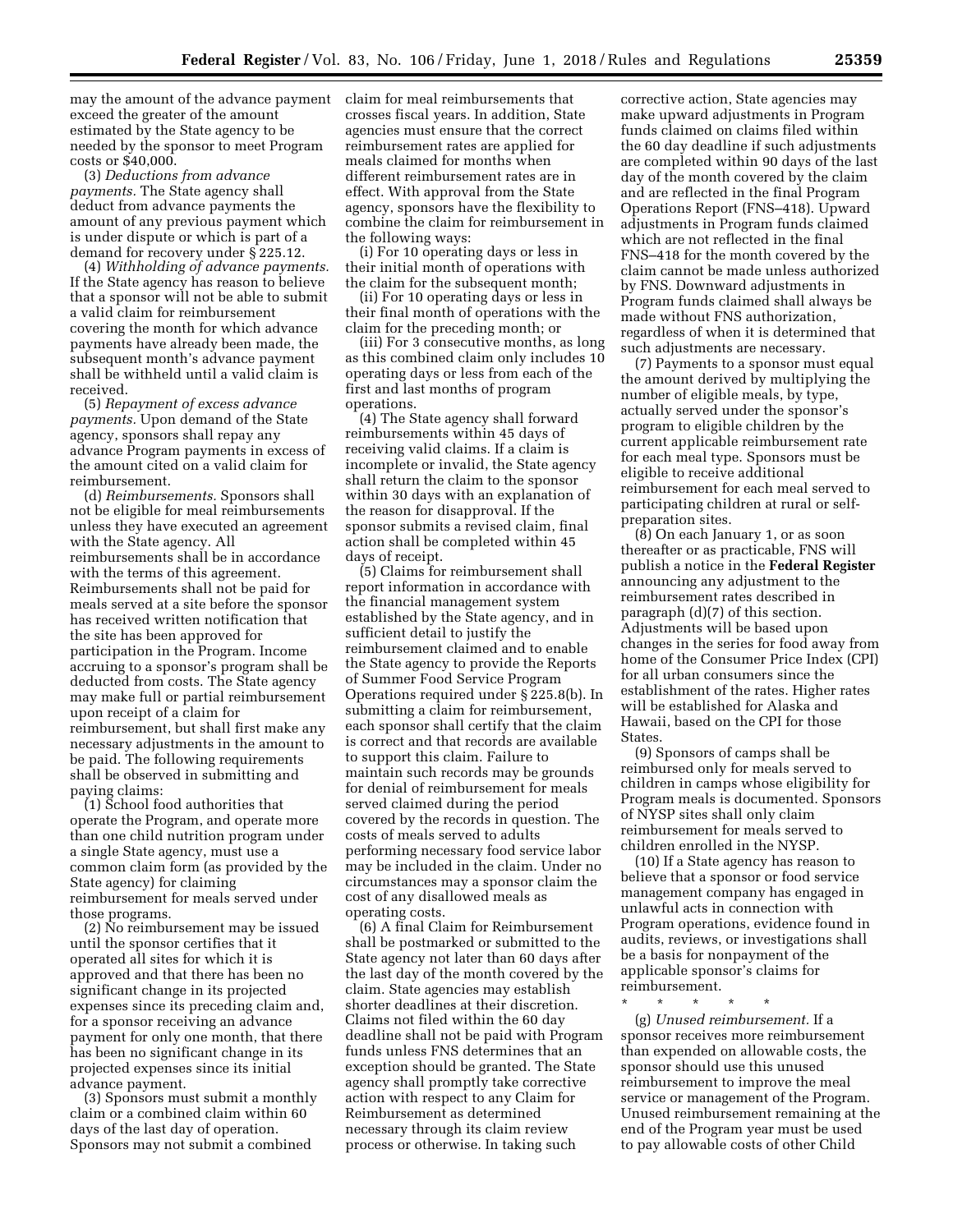Nutrition Programs or for SFSP operations the following Program year.

(1) If a sponsor does not return to participate in the Program the following year and does not operate any other Child Nutrition Programs, the sponsor is not required to return the unused reimbursement to the State agency.

(2) [Reserved]

 $\blacksquare$  8. In § 225.11, add paragraph (g) to read as follows:

#### **§ 225.11 Corrective action procedures.**  \* \* \* \* \*

(g) *Technical assistance for improved meal service.* If the State agency finds that a sponsor is operating a program with poor quality meal service and is operating below the reimbursement level, the State agency should provide technical assistance to the sponsor to improve the meal service.

 $\blacksquare$  9. In § 225.12, revise the second sentence of paragraph (a) to read as follows:

## **§ 225.12 Claims against sponsors.**

(a) \* \* \* State agencies shall consider claims for reimbursement not properly payable if a sponsor's records do not support all meals claimed and include all costs associated with the Program sufficient to justify that reimbursements were spent only on allowable Child Nutrition Program costs. \* \* \*

\* \* \* \* \*

 $\blacksquare$  10. In § 225.13, revise paragraph  $(b)(1)$ to read as follows:

## **§ 225.13 Appeal procedures.**

 $\star$   $\qquad$   $\star$   $\qquad$   $\star$   $\qquad$   $\star$ 

(b) \* \* \*

(1) The sponsor or food service management company be advised in writing of the grounds upon which the State agency based the action. The notice of action shall also state that the sponsor or food service management company has the right to appeal the State's action. The notice is considered to be received by the sponsor or food service management company when it is delivered by certified mail, return receipt (or the equivalent private delivery service), by facsimile, or by email. If the notice is undeliverable, it is considered to be received by the sponsor or food service management company five days after being sent to the addressee's last known mailing address, facsimile number, or email address;

\* \* \* \* \*

■ 11. In § 225.14, revise paragraphs  $(d)(3)$  introductory text and  $(d)(3)(i)$  to read as follows:

### **§ 225.14 Requirements for sponsor participation.**

- \* \* \* \* \*
	- (d) \* \* \*

(3) Sponsors which are units of local, municipal, county, or State government, and sponsors which are private nonprofit organizations, will only be approved to administer the Program at sites where they have administrative oversight. Administrative oversight means that the sponsor shall be responsible for:

(i) Maintaining contact with meal service staff, ensuring that there is adequately trained meal service staff on site, monitoring the meal service throughout the period of Program participation, and terminating meal service at a site if staff fail to comply with Program regulations; and

\* \* \* \* \*

■ 12. In § 225.15:

■ a. Add paragraph (a)(4); ■ b. In paragraph (b)(3), remove the term ''§ 225.9(d)(4)'' and add in its place the

term ''§ 225.9(d)(5)''; and ■ c. Revise the first sentence of paragraph (c)(1), the second sentence of paragraph (m)(4) introductory text, and paragraphs (m)(4)(xii) and (m)(5) and (6).

The addition and revisions read as follows:

## **§ 225.15 Management responsibilities of sponsors.**

 $(a) * * * *$ 

(4) Sponsors must maintain documentation of a nonprofit food service including copies of all revenues received and expenses paid from the nonprofit food service account. Program reimbursements and expenditures may be included in a single nonprofit food service account with funds from any other Child Nutrition Programs authorized under the Richard B. Russell National School Lunch Act or the Child Nutrition Act of 1966, except the Special Supplemental Nutrition Program for Women, Infants, and Children. All Program reimbursement funds must be used solely for the conduct of the nonprofit food service operation. The net cash resources of the nonprofit food service of each sponsor participating in the Program may not exceed one month's average expenditures for sponsors operating only during the summer months and three months' average expenditures for sponsors operating Child Nutrition Programs throughout the year. State agency approval shall be required for net cash resources in excess of the requirements set forth in this paragraph (a)(4). Sponsors shall monitor Program costs and, in the event that net cash

resources exceed the requirements outlined, take action to improve the meal service or other aspects of the Program.

- \* \* \* \* \*
	- (c) \* \* \*

(1) Sponsors shall maintain accurate records justifying all meals claimed and documenting that all Program funds were spent only on allowable Child Nutrition Program costs. \* \* \*

\* \* \* \* \*

(m) \* \* \*  $(4)$  \* \* \* Sponsors that are schools or school food authorities and have an exclusive contract with a food service management company for year-round service, and sponsors whose total contracts with food service management companies will not exceed the simplified acquisition threshold in 2 CFR part 200, as applicable, shall not be required to comply with these procedures. \* \* \*<br>\* \* \* \* \*

\* \* \* \* \* (xii) All bids in an amount which exceeds the lowest bid and all bids totaling the amount specified in the small purchase threshold in 2 CFR part 200, as applicable, or more are submitted to the State agency for approval before acceptance. State agencies shall respond to a request for approval of such bids within 5 working days of receipt.

(5) Each food service management company which submits a bid exceeding the simplified acquisition threshold in 2 CFR part 200, as applicable, shall obtain a bid bond in an amount not less than 5 percent nor more than 10 percent, as determined by the sponsor, of the value of the contract for which the bid is made. A copy of the bid bond shall accompany each bid.

(6) Each food service management company which enters into a food service contract exceeding the small purchase threshold in 2 CFR part 200, as applicable, with a sponsor shall obtain a performance bond in an amount not less than 10 percent no more than 25 percent of the value of the contract for which the bid is made, as determined by the State agency. Any food service management company which enters into more than one contract with any one sponsor shall obtain a performance bond covering all contracts if the aggregate amount of the contracts exceeds the simplified acquisition threshold in 2 CFR part 200, as applicable. Sponsors shall require the food service management company to furnish a copy of the performance bond within ten days of the awarding of the contract.

\* \* \* \* \*